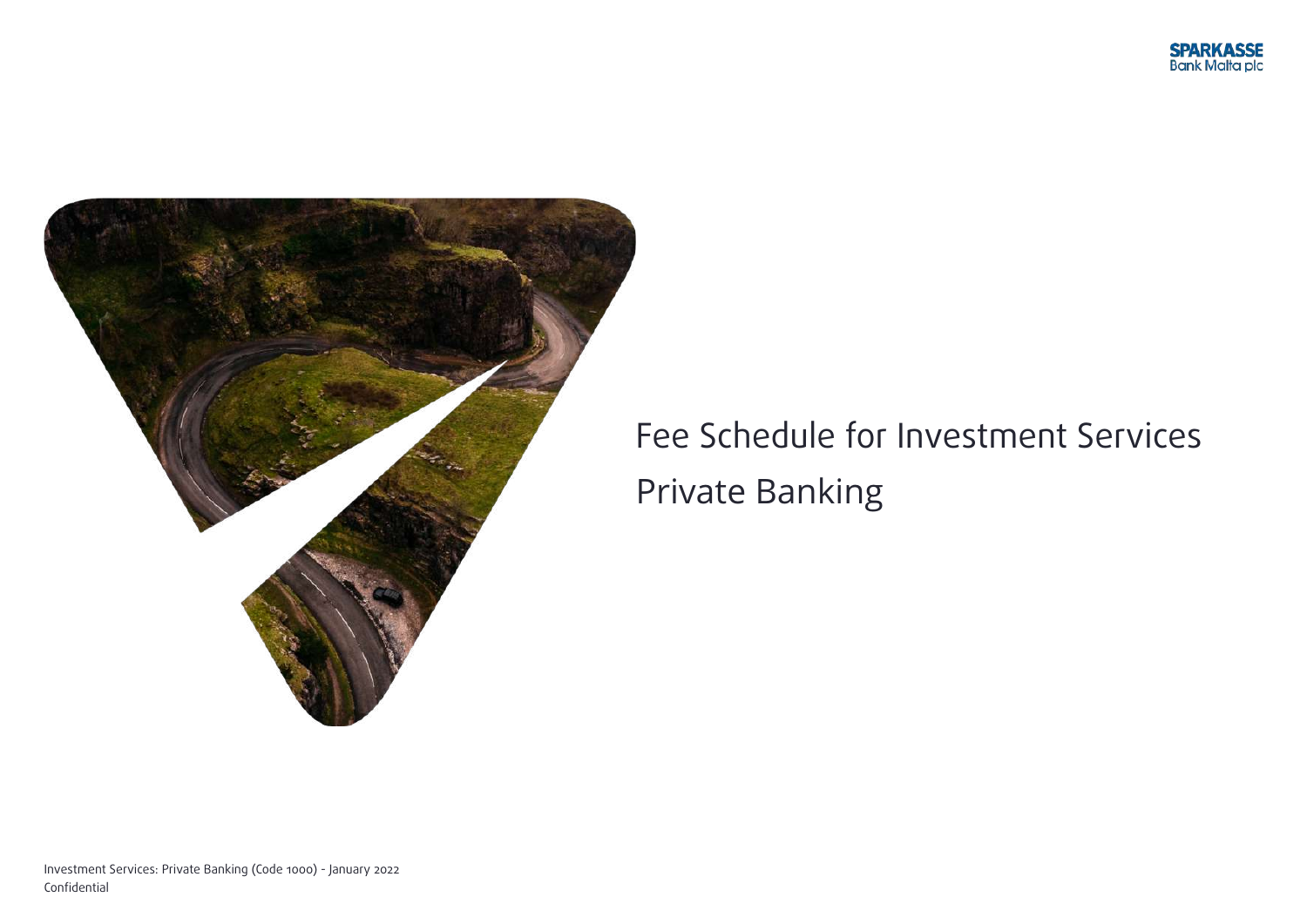### **Contents**

| Introduction                            | 3 |
|-----------------------------------------|---|
| Important Information                   | 3 |
| <b>Trade Execution Services</b>         | 4 |
| <b>Transfer Settlement Services</b>     | 5 |
| Safekeeping & Portfolio Monitoring Fees | 5 |
| <b>Asset Servicing Fees</b>             | 6 |
| <b>Contact Details</b>                  |   |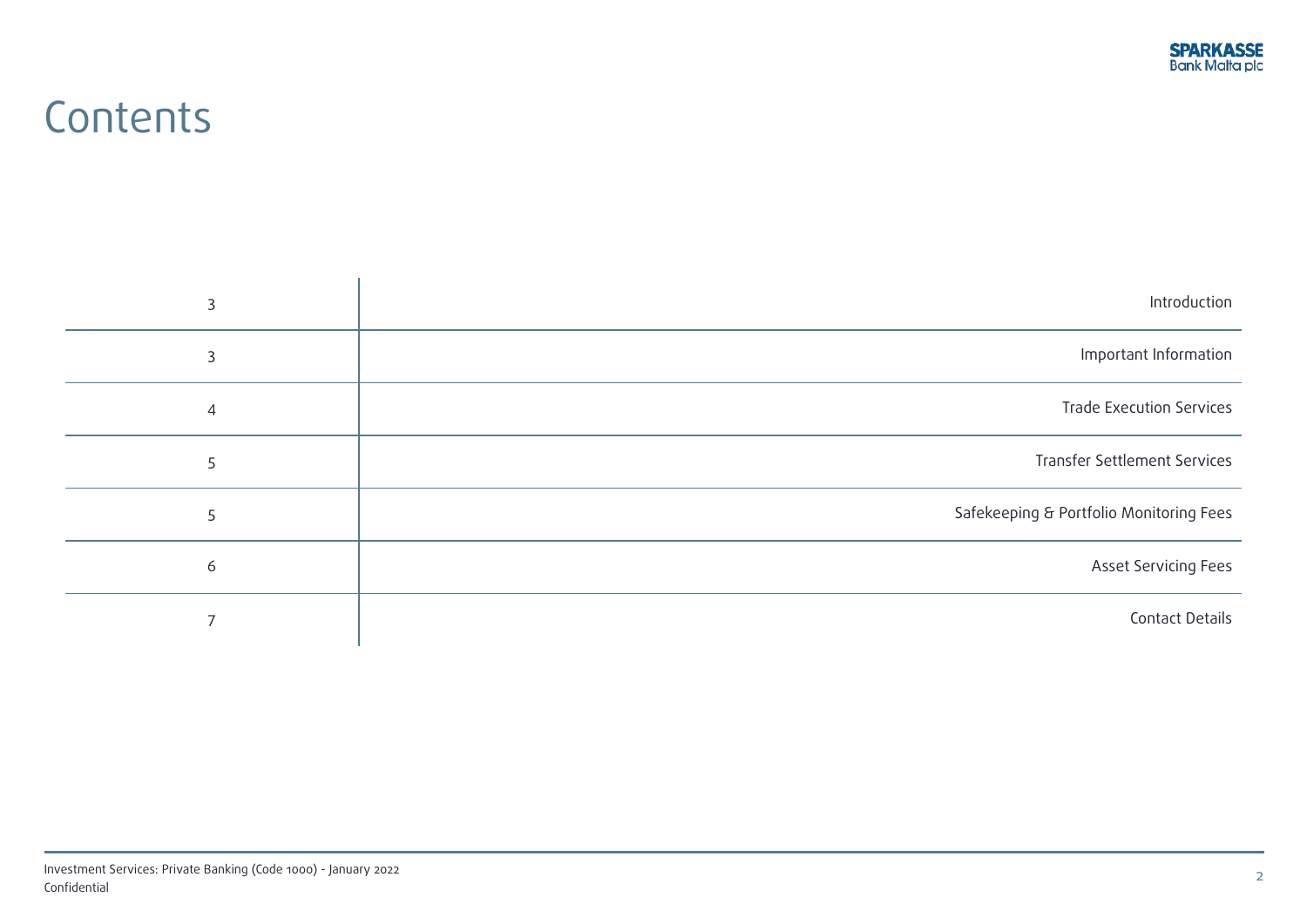### Introduction

Sparkasse Bank Malta public limited company (the 'Bank') is a public limited liability company registered in Malta with registration number C27152 and registered office at 101 Townsquare, Ix-Xatt ta' Qui-si-Sana, Sliema SLM3112, Malta. Sparkasse Bank Malta public limited company is licensed by the Malta Financial Services Authority to carry out the business of banking in terms of the Banking Act (Cap. 371 of the Laws of Malta), to provide investment services and custody and depositary services in terms of the Investment Services Act (Cap. 370 of the Laws of Malta), and is authorised to act as custodian of retirement schemes in terms of the Retirements Pensions Act (Cap. 514 of the Laws of Malta).

### Important Information

The fees for the services to be provided by Sparkasse Bank Malta plc are set out below in the relevant content section. This fee schedule is not exhaustive; other tariffs, fees, expenses and charges may apply for other services such as banking services which are not outlined below, in accordance with the relevant Tariff Sheets or Fee Schedules. All tariffs, fees, expenses and other charges are quoted exclusive of tax (if applicable). Fees to cover third party costs may apply in addition to this tariff.

This document forms part of the Agreement between the customer and the Bank in accordance with the Bank's General Terms and Conditions for Investment Services ("General Terms") document. By signing the Portfolio Account Form or the Confidential Customer Profile Form (as applicable), customers acknowledge that they have received, read and understood this Fee Schedule and therefore:

Confirm, accept and agree with the fees, charges, expenses and other charges, and the other provisions set out herein. The Bank charges in euro, and accordingly, the Bank will convert the applicable fees, charges, expenses and other costs to the currency of the account to which they are charged (if it is not a euro account) at the prevailing exchange rate. If the account from which the fees, charges, expenses or other costs need to be taken does not have sufficient funds, the Bank may deduct such fees, charges, expenses and other costs from another funded account as long as it is not designated as a Clients' Account. The Bank reserves the right to change the fees, charges, expenses and other costs, and otherwise amend the provisions set out herein, in accordance with the changes to the Customer Agreement as described in the "General Terms" document.

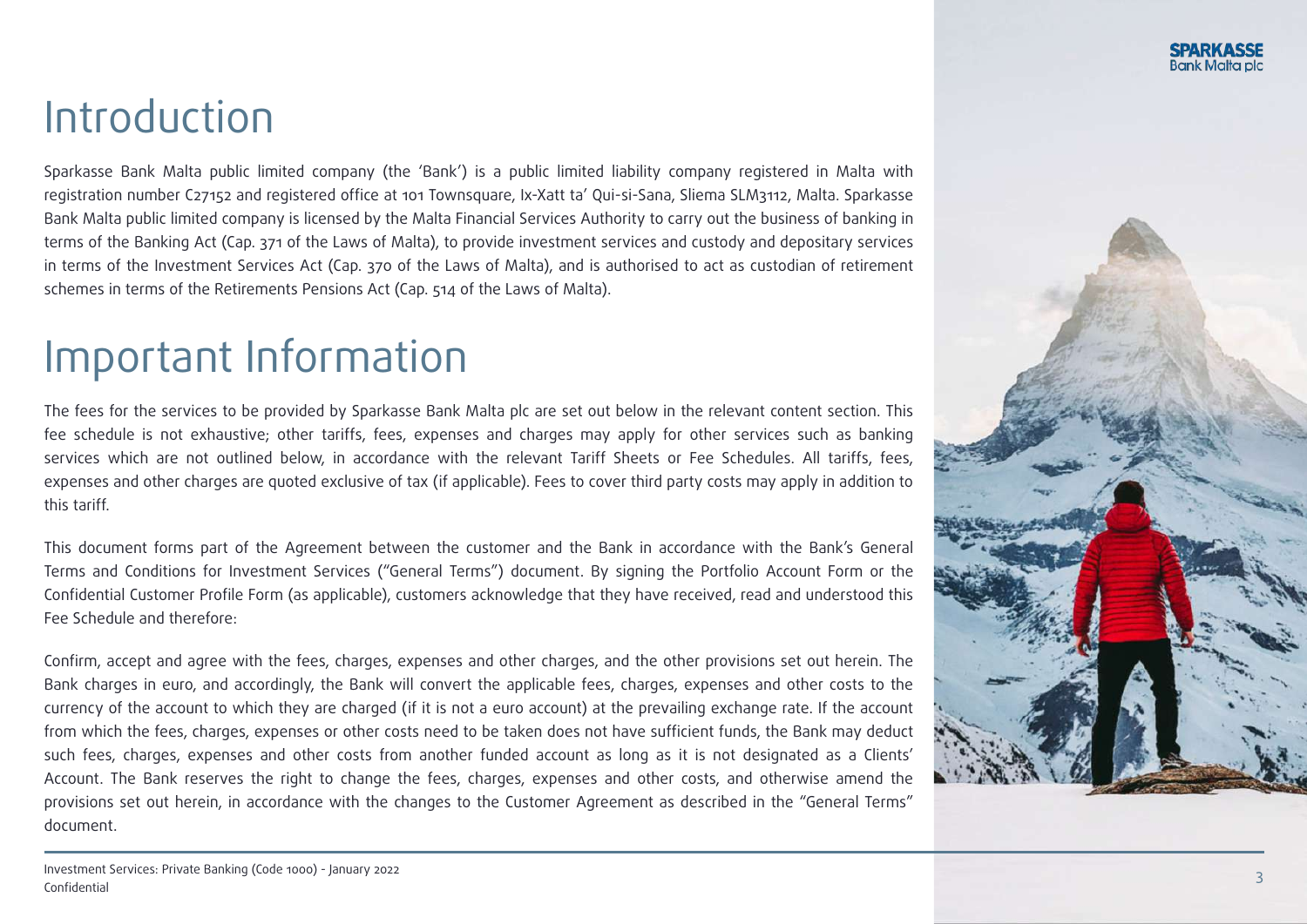## Trade Execution Services

Execution of trades in transferable securities, units in collective investment schemes (funds) and money market instruments in a wide range of markets.

| <b>TRANSACTION TYPE</b>                       | <b>FEES PER TRANSACTION</b>                                                                       |
|-----------------------------------------------|---------------------------------------------------------------------------------------------------|
| Purchase / Sale of Fixed Income               | 0.35% per trade (Minimum EUR 20.00)                                                               |
| Purchase / Sale of Equities                   | 0.30% per trade (Minimum EUR 20.00)                                                               |
| Purchase / Sale of Investment Funds*          | Non-Complex: 0.35% per trade (Minimum EUR 25.00)<br>Complex: 0.35% per trade (Minimum EUR 100.00) |
| Purchase / Sale of Precious Metals (Physical) | 0.75% of the Market Value                                                                         |
| Advisory Fee (Advisory Service)**             | 0.20% of the Market Value per trade                                                               |

à.

The fees mentioned above, exclude third-party fees and expenses (if any). When applicable, such charges are treated as out of pocket expenses.

- \* Investment Funds: The definition of complex and non-complex refers to the subscription process of the target fund and not the complexity of its structure, investment strategy or underlying assets.
- Non-complex: Funds that trade electronically or accept orders by fax or SWIFT.
- Complex: All other funds; i.e. funds which might require prepayments, original application and redemption forms or require any other administrative work or formalities.

\*\* Advisory Fee: This fee applies to purchases and sales in respect of Securities (Fixed Income, Equities / ETFs and Investment Funds) for those customers who rely on the Bank for Investment Advice before the execution of a transaction.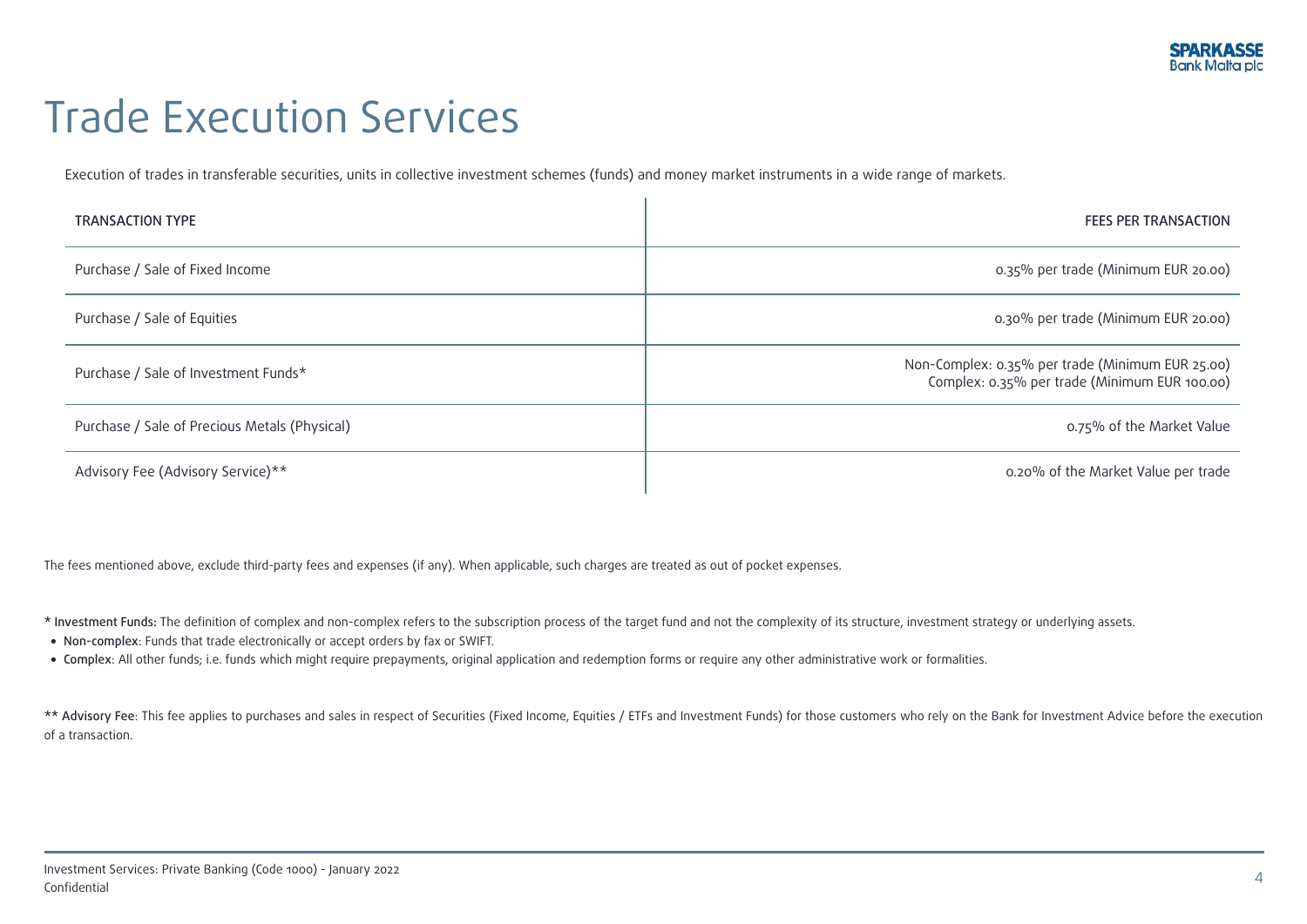## Transfer Settlement Services

| TRANSACTION TYPE                      | <b>FEES PER TRANSACTION</b> |
|---------------------------------------|-----------------------------|
| Receipt of Securities / Transfer In   | FREE OF CHARGE              |
| Delivery of Securities / Transfer Out | EUR 100.00 per Security     |

# Safekeeping & Portfolio Monitoring Fees

#### SAFEKEEPING FEES & PORTFOLIO MONITORING FEES

| Fixed Income / Equities & ETFs / Investment Funds                           | 0.25% per annum (Minimum EUR 100.00) |
|-----------------------------------------------------------------------------|--------------------------------------|
| Precious Metals (Physical)                                                  | o.75% per annum                      |
| Advisory Service* Fee for Fixed Income / Equities & ETFs / Investment Funds | o.10% per annum                      |

Safekeeping fees shall apply to the total value of the portfolio account. The fee shall be levied quarterly in arrears, and will be based upon the average monthly closing balances for the quarter (based on the Bank's valuations, as applied in the normal course of business).

Dates for levying fees will be end of: MARCH | JUNE | SEPTEMBER | DECEMBER.

Safekeeping fees are exclusive of third party fees, if and when levied.

\* The Advisory Portfolio Monitoring fee shall apply to the total value of the portfolio account, levied in addition to the safekeeping fee for Fixed Income, Equities & ETFs and Investment Funds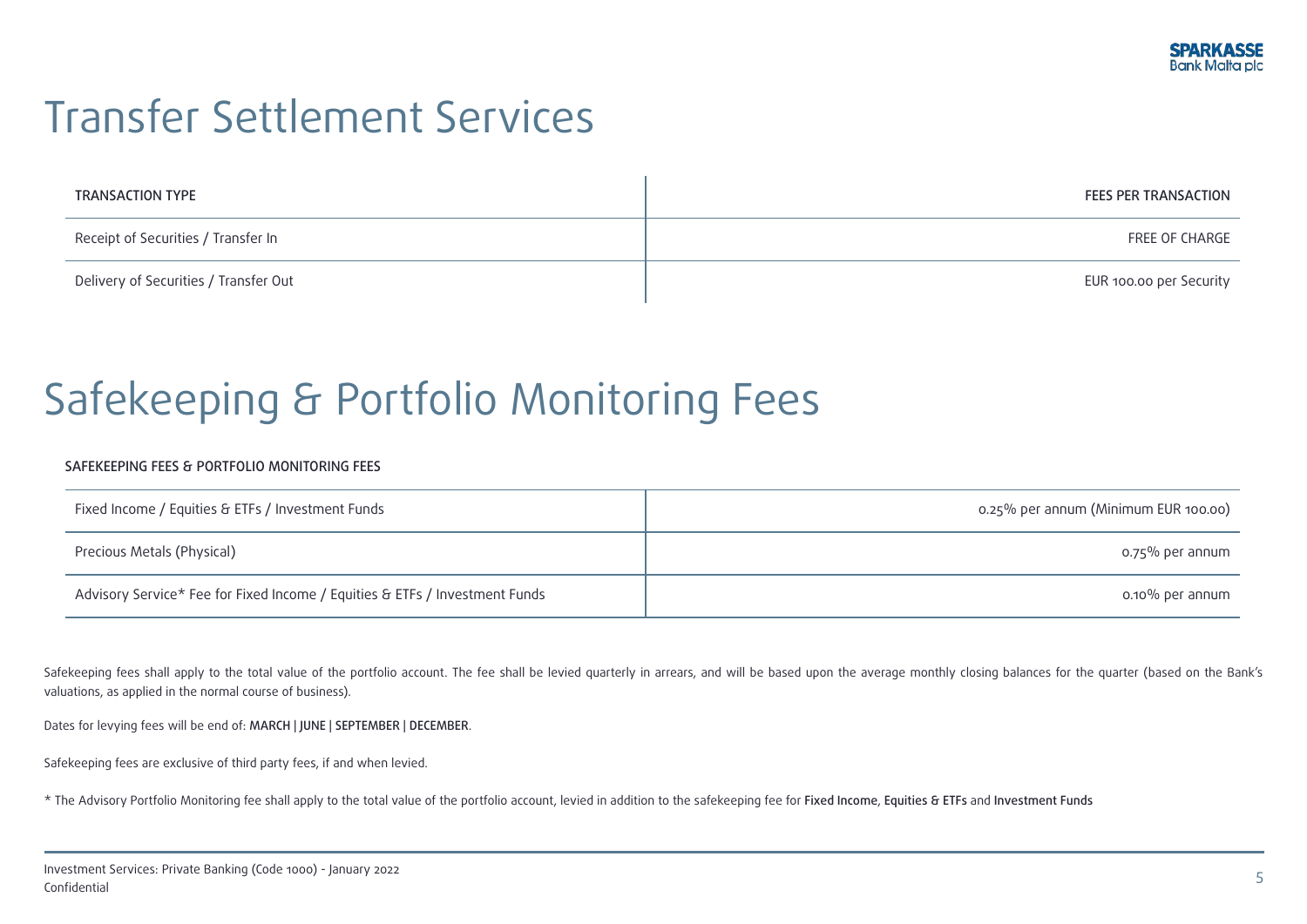# Asset Servicing Fees

#### SHAREHOLDER SERVICES

| General Meetings Notifications* | EUR 250.00 per quarter, irrespective of the number of notifications.          |
|---------------------------------|-------------------------------------------------------------------------------|
| Proxy Voting**                  | EUR 100.00 per voting instruction (excluding third party fees if applicable). |

#### OTHER FEES

| Corporate Actions               | EUR 5.00 per issue, excluding third party fees if applicable.                                |
|---------------------------------|----------------------------------------------------------------------------------------------|
| Issue of Coupon & Dividends     | 0.25% subject to a minimum fee of EUR 2.00, excluding third party fees if applicable.        |
| <b>Tax Reclamation Services</b> | EUR 125.00 per month or EUR 85.00 per coupon/dividend,                                       |
| W8-BEN or Similar               | EUR 90.00 per certificate, when and if applicable, excluding third party fees if applicable. |
| Manual Pricing***               | EUR 25.00 per update per security.                                                           |

\*Fee will be applied unless communicated otherwise in your Client Profile Form / Application Form

\*\* Per voting instruction, agenda distribution, ordering of entrance cards, excluding third party fees if applicable.

\*\*\* This applies to securities for which alternative automatic pricing via data providers, such as Bloomberg, Thomson Reuters is not available.